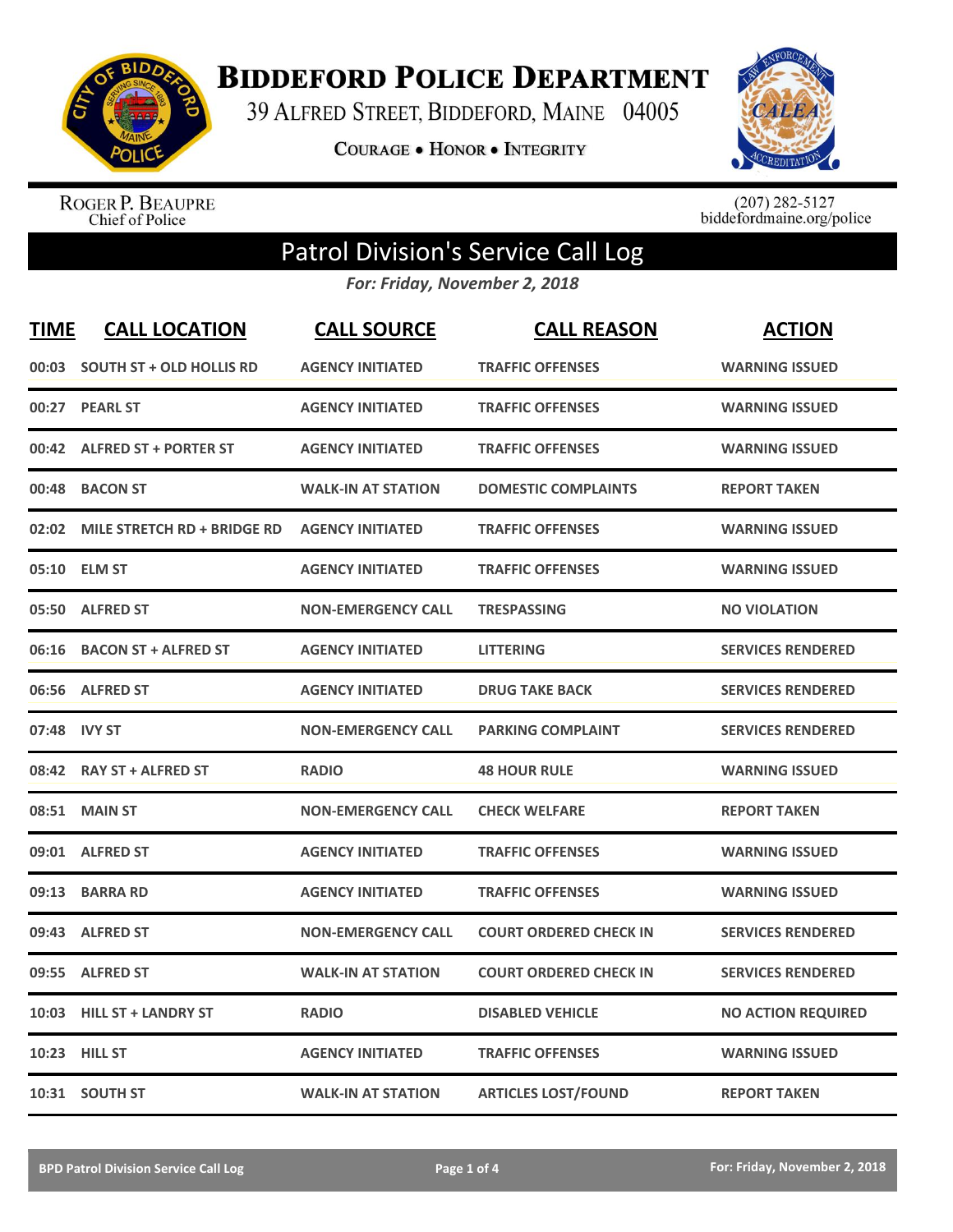| <b>TIME</b> | <b>CALL LOCATION</b>                                                                                                                      | <b>CALL SOURCE</b>                                                              | <b>CALL REASON</b>                                 | <b>ACTION</b>             |  |
|-------------|-------------------------------------------------------------------------------------------------------------------------------------------|---------------------------------------------------------------------------------|----------------------------------------------------|---------------------------|--|
| 11:03       | <b>BARRA RD</b>                                                                                                                           | <b>AGENCY INITIATED</b>                                                         | <b>TRAFFIC OFFENSES</b>                            | <b>WARNING ISSUED</b>     |  |
|             | 11:25 MASON ST                                                                                                                            | <b>E-911 CALL</b>                                                               | 911 MISUSE                                         | <b>WARNING ISSUED</b>     |  |
|             | 11:54 ALFRED ST                                                                                                                           | <b>WALK-IN AT STATION</b>                                                       | <b>COURT ORDERED CHECK IN</b>                      | <b>SERVICES RENDERED</b>  |  |
|             | 12:08 WEST ST + WESTLAND AVE                                                                                                              | <b>AGENCY INITIATED</b>                                                         | <b>TRAFFIC OFFENSES</b>                            | <b>WARNING ISSUED</b>     |  |
|             | 12:19 ALFRED ST + EMMONS PL                                                                                                               | <b>AGENCY INITIATED</b>                                                         | <b>TRAFFIC OFFENSES</b>                            | <b>WARNING ISSUED</b>     |  |
|             | 12:36 MARINER WAY                                                                                                                         | <b>NON-EMERGENCY CALL</b>                                                       | <b>ARTICLES LOST/FOUND</b>                         | <b>SERVICES RENDERED</b>  |  |
|             | 12:38 ADAMS ST                                                                                                                            | <b>AGENCY INITIATED</b>                                                         | <b>PAPERWORK</b>                                   | <b>SERVICES RENDERED</b>  |  |
|             | 12:51 ELM ST + MAIN ST<br>OFFENDER: ROY WALTER ELSTON  AGE: 58  RESIDENT OF: SACO, ME                                                     | <b>AGENCY INITIATED</b><br>CHARGE: OPERATING WHILE LICENSE SUSPENDED OR REVOKED | <b>OPER AFTER SUSPENSION</b>                       | <b>CITATION ISSUED</b>    |  |
|             | 12:58 ELM ST + BEACON AVE                                                                                                                 | <b>AGENCY INITIATED</b>                                                         | <b>DISABLED VEHICLE</b>                            | <b>VEHICLE TOWED</b>      |  |
|             | 13:34 CLEAVES ST                                                                                                                          | <b>NON-EMERGENCY CALL</b>                                                       | ATTEMPTED/THREATENED SUICIDE TRANSPORT TO HOSPITAL |                           |  |
|             | 13:42 SACO FALLS WAY                                                                                                                      | <b>WALK-IN AT STATION</b>                                                       | <b>SUSPICION</b>                                   | <b>REPORT TAKEN</b>       |  |
|             | 13:46 PEARL ST + ELM ST                                                                                                                   | <b>RADIO</b>                                                                    | <b>ASSIST PD AGENCY</b>                            | <b>SERVICES RENDERED</b>  |  |
|             | 14:08 ACORN ST                                                                                                                            | <b>WALK-IN AT STATION</b>                                                       | <b>ARTICLES LOST/FOUND</b>                         | <b>REPORT TAKEN</b>       |  |
|             | 14:11 ALFRED ST                                                                                                                           | <b>WALK-IN AT STATION</b>                                                       | <b>COURT ORDERED CHECK IN</b>                      | <b>NO ACTION REQUIRED</b> |  |
|             | 14:23 FRANKLIN ST                                                                                                                         | <b>AGENCY INITIATED</b>                                                         | <b>DRUG</b>                                        | <b>ARREST(S) MADE</b>     |  |
|             | OFFENDER: NICOLE LOUISE TURNER  AGE: 31  RESIDENT OF: SACO, ME<br>CHARGE: UNLAWFUL POSSESSION OF COCAINE<br><b>CHARGE: WARRANT ARREST</b> |                                                                                 |                                                    |                           |  |
| 14:23       | <b>MAPLEWOOD AVE</b>                                                                                                                      | <b>AGENCY INITIATED</b>                                                         | <b>HARASSMENT</b>                                  | <b>REPORT TAKEN</b>       |  |
|             | 14:24 ALDEN DR                                                                                                                            | <b>E-911 CALL</b>                                                               | <b>MENTAL ILLNESS CASES</b>                        | <b>SERVICES RENDERED</b>  |  |
|             | 14:26 ALFRED ST                                                                                                                           | <b>NON-EMERGENCY CALL</b>                                                       | <b>WARRANT ARREST</b>                              | <b>NO ACTION REQUIRED</b> |  |
|             | 14:35 ALFRED ST                                                                                                                           | <b>NON-EMERGENCY CALL</b>                                                       | <b>SUSPICION</b>                                   | <b>NO VIOLATION</b>       |  |
|             | 14:37 SOUTH ST                                                                                                                            | <b>E-911 CALL</b>                                                               | 911 MISUSE                                         | <b>NEGATIVE CONTACT</b>   |  |
|             | 14:48 CLIFFORD ST + WATER ST                                                                                                              | <b>NON-EMERGENCY CALL</b>                                                       | <b>TRAFFIC DETAIL</b>                              | <b>SERVICES RENDERED</b>  |  |
|             | 15:05 ELM ST                                                                                                                              | <b>NON-EMERGENCY CALL</b>                                                       | <b>DRUG</b>                                        | <b>NO ACTION REQUIRED</b> |  |
|             | <b>15:08 HILL ST</b>                                                                                                                      | <b>AGENCY INITIATED</b>                                                         | <b>CAR SEAT DETAIL</b>                             | <b>SERVICES RENDERED</b>  |  |
| 15:19       | <b>BOULDER WAY</b>                                                                                                                        | <b>NON-EMERGENCY CALL</b>                                                       | <b>ARTICLES LOST/FOUND</b>                         | <b>REPORT TAKEN</b>       |  |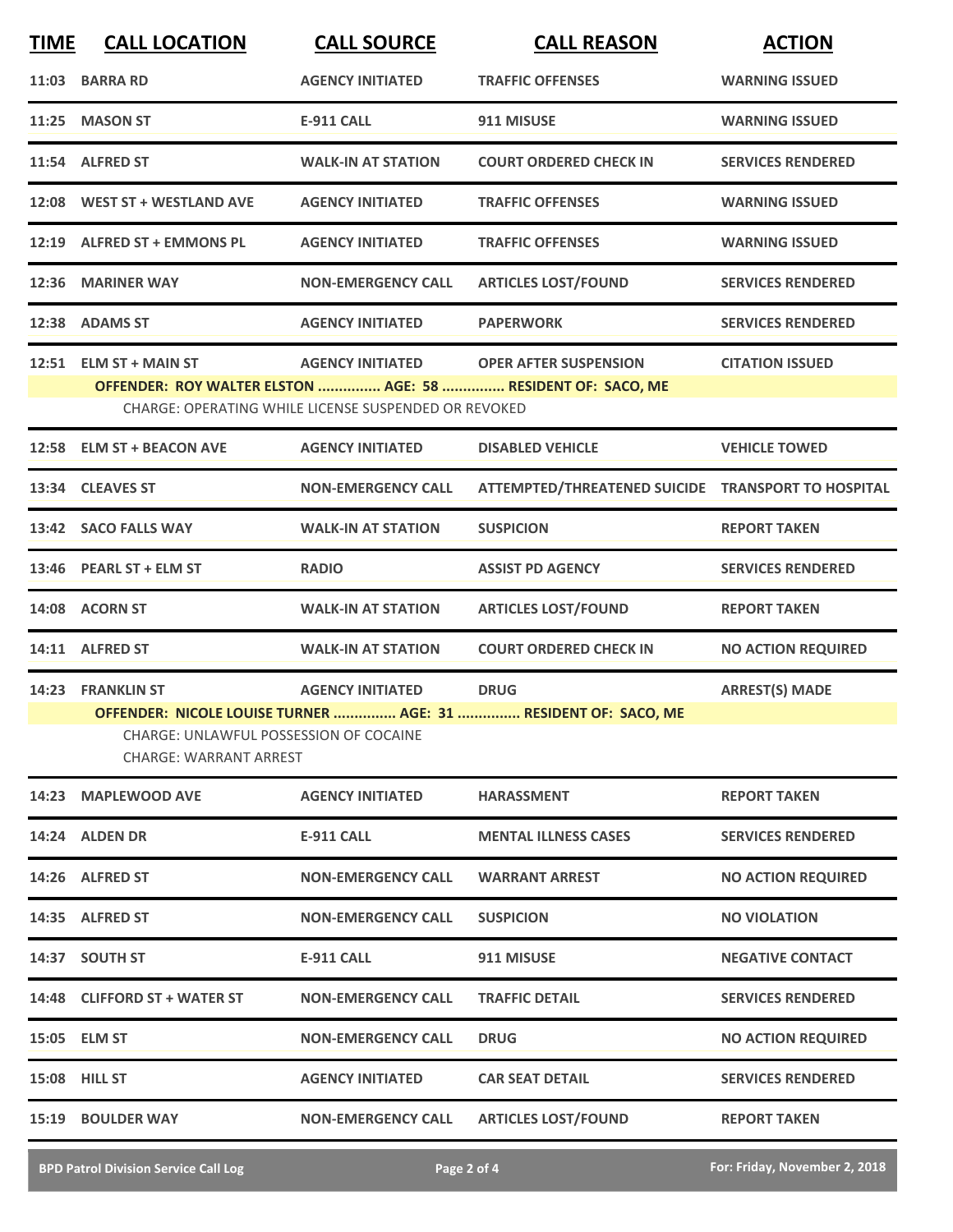| <b>TIME</b> | <b>CALL LOCATION</b>               | <b>CALL SOURCE</b>               | <b>CALL REASON</b>            | <b>ACTION</b>                |
|-------------|------------------------------------|----------------------------------|-------------------------------|------------------------------|
|             | 15:20 ELM ST                       | <b>E-911 CALL</b>                | 911 MISUSE                    | <b>NEGATIVE CONTACT</b>      |
|             | <b>15:32 BIDDEFORD GATEWAY CTR</b> | <b>AGENCY INITIATED</b>          | <b>TRAFFIC OFFENSES</b>       | <b>WARNING ISSUED</b>        |
|             | 15:33 ALFRED ST                    | <b>WALK-IN AT STATION</b>        | <b>COURT ORDERED CHECK IN</b> | <b>SERVICES RENDERED</b>     |
|             | 15:49 WATER ST + SULLIVAN ST       | <b>AGENCY INITIATED</b>          | <b>TRAFFIC OFFENSES</b>       | <b>WARNING ISSUED</b>        |
|             | <b>16:03 MAIN ST</b>               | <b>AGENCY INITIATED</b>          | <b>TRAFFIC OFFENSES</b>       | <b>WARNING ISSUED</b>        |
|             | 16:12 ROUND HILL ST                | <b>NON-EMERGENCY CALL</b>        | <b>SUSPICION</b>              | <b>SERVICES RENDERED</b>     |
|             | 16:19 WATER ST + SULLIVAN ST       | <b>AGENCY INITIATED</b>          | <b>TRAFFIC OFFENSES</b>       | <b>WARNING ISSUED</b>        |
| 16:26       | <b>TIGER WAY</b>                   | <b>AGENCY INITIATED</b>          | <b>THEFT</b>                  | <b>REPORT TAKEN</b>          |
|             | <b>16:51 NEW COUNTY RD</b>         | <b>AGENCY INITIATED</b>          | <b>DOMESTIC COMPLAINTS</b>    | <b>REPORT TAKEN</b>          |
|             | 17:06 LINCOLN ST                   | E-911 CALL                       | <b>MENTAL ILLNESS CASES</b>   | <b>SERVICES RENDERED</b>     |
|             | 17:29 LINCOLN ST                   | <b>E-911 CALL</b>                | 911 MISUSE                    | <b>REFERRED OTHER AGENCY</b> |
|             | 17:32 WINDSOR LN                   | <b>NON-EMERGENCY CALL</b>        | <b>PARKING COMPLAINT</b>      | <b>NO VIOLATION</b>          |
|             | 17:59 SOUTH ST                     | <b>E-911 CALL</b>                | <b>DOMESTIC COMPLAINTS</b>    | <b>SERVICES RENDERED</b>     |
|             | 18:03 ALFRED ST                    | <b>AGENCY INITIATED</b>          | <b>TRAFFIC OFFENSES</b>       | <b>WARNING ISSUED</b>        |
|             | 18:26 SOUTH ST                     | <b>AGENCY INITIATED</b>          | <b>PAPERWORK</b>              | <b>NEGATIVE CONTACT</b>      |
|             | <b>18:45 ANDREWS RD</b>            | E-911 CALL                       | 911 MISUSE                    | <b>REFERRED OTHER AGENCY</b> |
|             | 19:28 SUMMER ST                    | NON-EMERGENCY CALL CHECK WELFARE |                               | <b>SERVICES RENDERED</b>     |
|             | 19:29 GREEN ST                     | <b>NON-EMERGENCY CALL</b>        | <b>MENTAL ILLNESS CASES</b>   | <b>SERVICES RENDERED</b>     |
|             | 19:31 HAZEL ST                     | <b>E-911 CALL</b>                | <b>DISTURBANCE / NOISE</b>    | <b>SERVICES RENDERED</b>     |
|             | 19:49 ELM ST                       | <b>NON-EMERGENCY CALL</b>        | <b>DISTURBANCE / NOISE</b>    | <b>SERVICES RENDERED</b>     |
|             | 20:14 MAIN ST                      | <b>E-911 CALL</b>                | 911 MISUSE                    | <b>WARNING ISSUED</b>        |
|             | 20:32 MAIN ST                      | <b>NON-EMERGENCY CALL</b>        | <b>DRUNKENNESS</b>            | <b>NEGATIVE CONTACT</b>      |
|             | 20:47 POOL ST                      | <b>AGENCY INITIATED</b>          | <b>TRAFFIC OFFENSES</b>       | <b>WARNING ISSUED</b>        |
|             | 20:53 MAIN ST + ADAMS ST           | E-911 CALL                       | <b>DRUNKENNESS</b>            | <b>SERVICES RENDERED</b>     |
|             | 20:57 ELM ST                       | <b>NON-EMERGENCY CALL</b>        | <b>CIVIL COMPLAINT</b>        | <b>CIVIL COMPLAINT</b>       |
| 21:09       | <b>BOULDER WAY</b>                 | <b>NON-EMERGENCY CALL</b>        | <b>DISTURBANCE / NOISE</b>    | <b>NEGATIVE CONTACT</b>      |